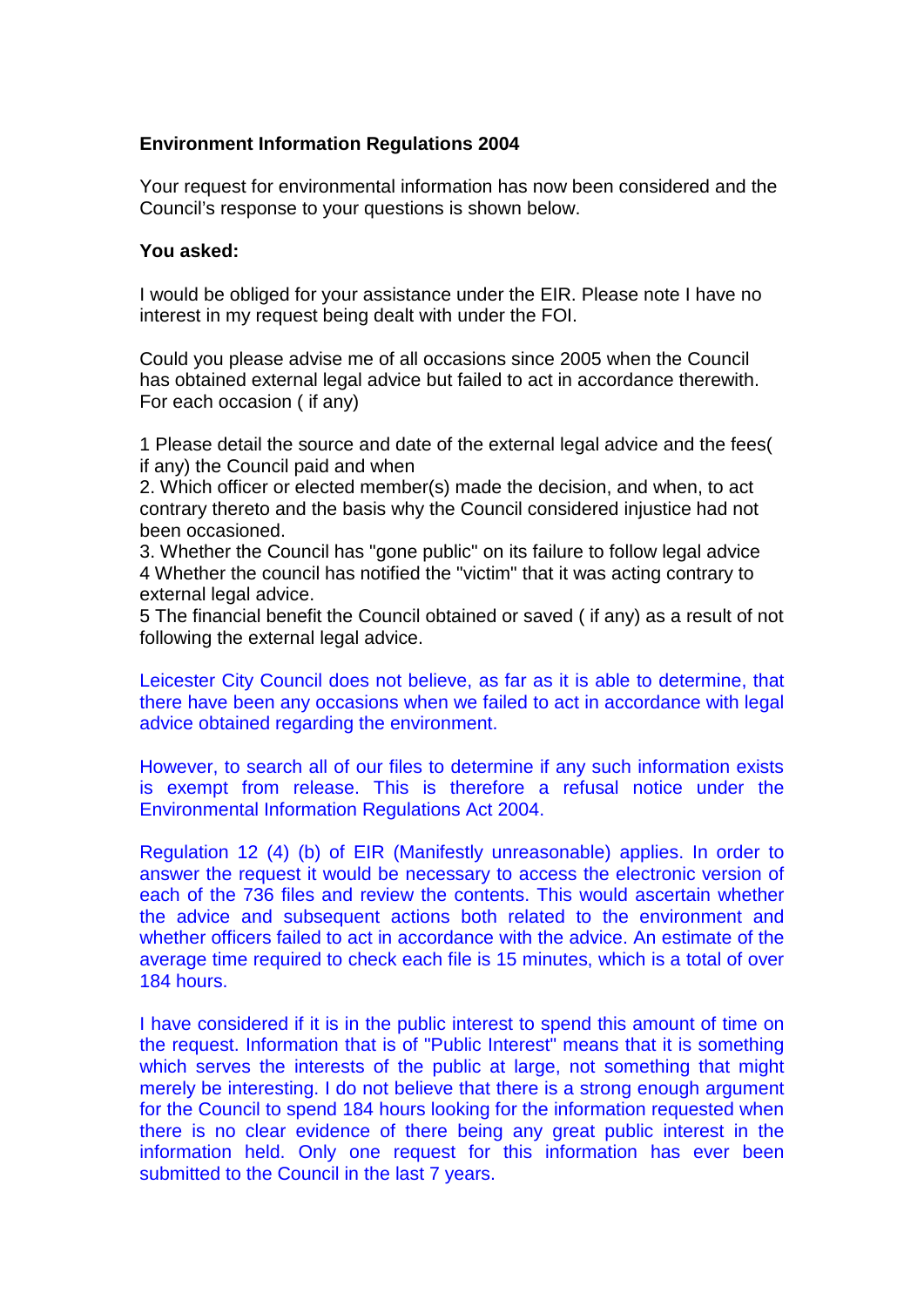At a time of limited resources, to take staff away from their regular jobs to look up this information does not serve the public interest at large; although I appreciate it is of interest to you. The burden on the public authority's workload would be disproportionate and is an unreasonable diversion of resources at this time of austerity. This would impact on the day to day working of administration staff in particular in the Legal Services team for five weeks.

Regulation 12(4)(c) also applies as the request is still too general. Although the request is broken down into a number of items overall it is too general in manner. Even if you were more specific, this would be unlikely to change the fact that all 736 files would still need to be searched to obtain information of any value or use to you.

Regulation 12(5)(b) also applies. Information may be excepted from disclosure where disclosure would adversely affect the 'course of justice'. Releasing the information could provide information that would breach legal professional privilege. Once information from the files is extracted it is very likely that legal professional privilege will apply to some of the information by its very nature of being in the file as they are Legal Services files. The ICO place great weight on the importance of client confidentiality and that relationship between solicitor and client, and it is very rare for the public interest for release to outweigh that.

I am sorry that this response will be disappointing, but I hope I have explained why I believe the exceptions above apply, and why I do not believe it to be in the public interest to retrieve and publish all of this information.

The legislation allows you to use the information supplied for your own personal use. Please be aware that any commercial or other use, for example publication, sale, or redistribution may be a breach of copyright under the Copyright, Designs and Patents Act 1988 as amended unless you obtain the copyright holder's prior permission.

Not all the information that is supplied which is covered by copyright will be the Council's copyright, for example it may be the copyright of a government department or another Council. You should seek either the Council's consent or their consent as appropriate. The Council is willing to advise you of any such potential issues on request. In order to make a request to re-use the information please contact the Information Governance Manager using the details below.

If you are dissatisfied with the handling of your request please write to: **Information Governance Manager Information and Support Leicester City Council FREEPOST (LE985/33) New Walk Centre LEICESTER LE1 6ZG**